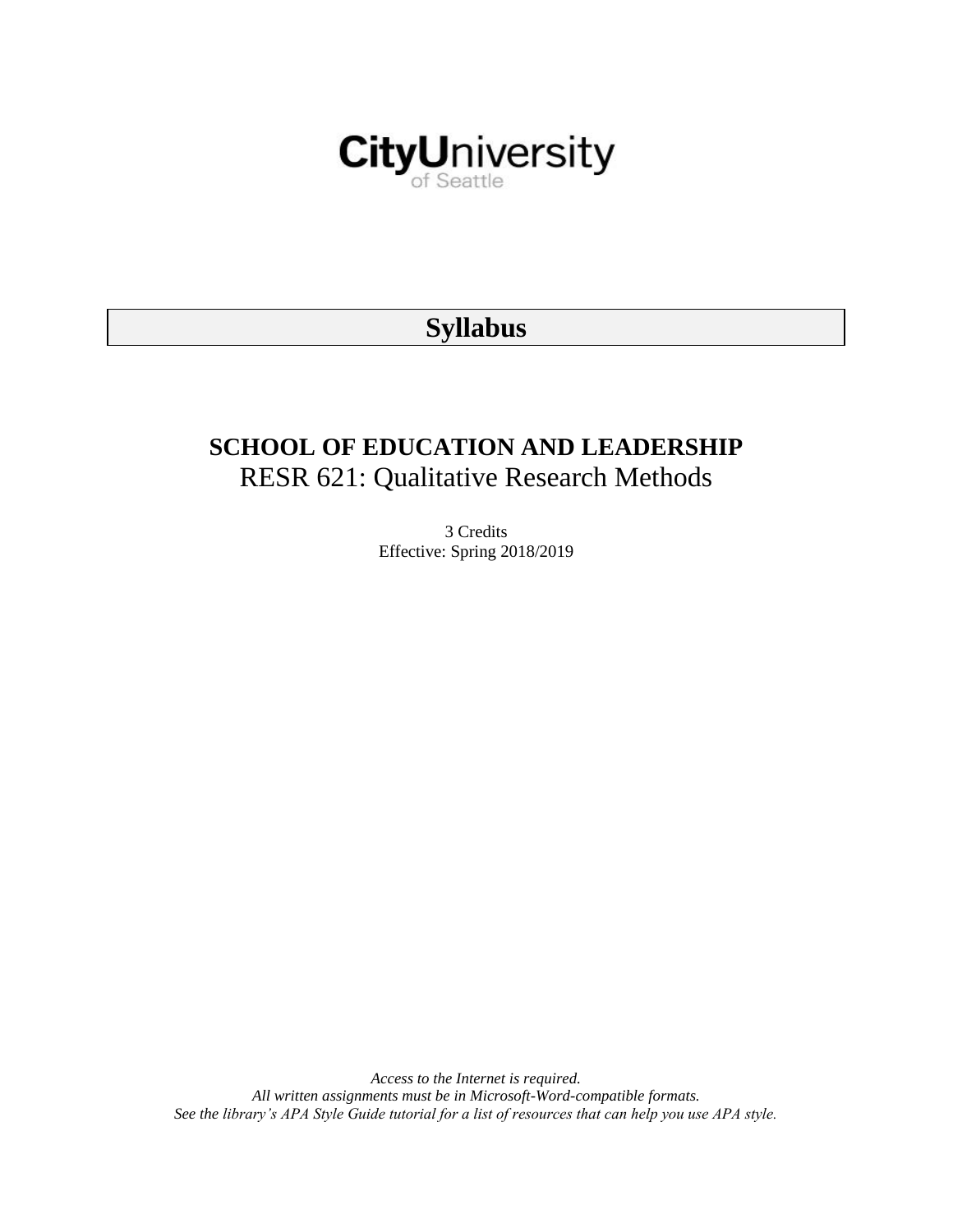# **FACULTY**

Faculty Name:

Contact Information

# **COURSE DESCRIPTION**

Several types of qualitative methods of data collection will be covered in this course, including various types of interviews, content analysis and case studies. Students will be able to evaluate different methodologies for validity and reliability as well as to determine which is/are most appropriate for different types of research questions.

## **COURSE RESOURCES**

Required and recommended resources to complete coursework and assignments are found on the course [Reading List.](https://nam03.safelinks.protection.outlook.com/?url=https%3A%2F%2Fcityu.alma.exlibrisgroup.com%2Fleganto%2Flogin%3Fauth%3DSAML&data=04%7C01%7CMMara%40cityu.edu%7C70673ce0fe0144040eda08d87472e204%7Cb3fa96d9f5154662add763d854e39e63%7C1%7C0%7C637387384066198115%7CUnknown%7CTWFpbGZsb3d8eyJWIjoiMC4wLjAwMDAiLCJQIjoiV2luMzIiLCJBTiI6Ik1haWwiLCJXVCI6Mn0%3D%7C1000&sdata=JbwP%2Fm5Q%2BMgIUWa%2FXceos%2BoiLv0DX%2B%2FL%2BNGNMbX9P8E%3D&reserved=0) The reading list can be found under Course Information in Blackboard as well as from the library homepage.

Note: Required resources that must be purchased by the student are tagged "Purchase from a vendor of your choosing." Required resources with a direct link, "Available through CityU Library", are available at no cost to students.

Students in Canada will see required resources they need to purchase tagged "Purchase from the Canadian Bookstore." Students outside the U.S. and Canada should contact their advisor or textbook coordinator for additional information.

# **CITYU LEARNING GOALS**

This course supports the following City University learning goals:

• Critical thinking and information literacy

### **COURSE OUTCOMES**

In this course, learners:

- Analyze qualitative data and create a research report from the data.
- Evaluate different qualitative strategies examining underpinnings, data collection methods, and methods of analysis.
- Generate a research proposal by aligning the topic to research questions then the research questions to the appropriate methodological strategy.

# **CORE CONCEPTS, KNOWLEDGE, AND SKILLS**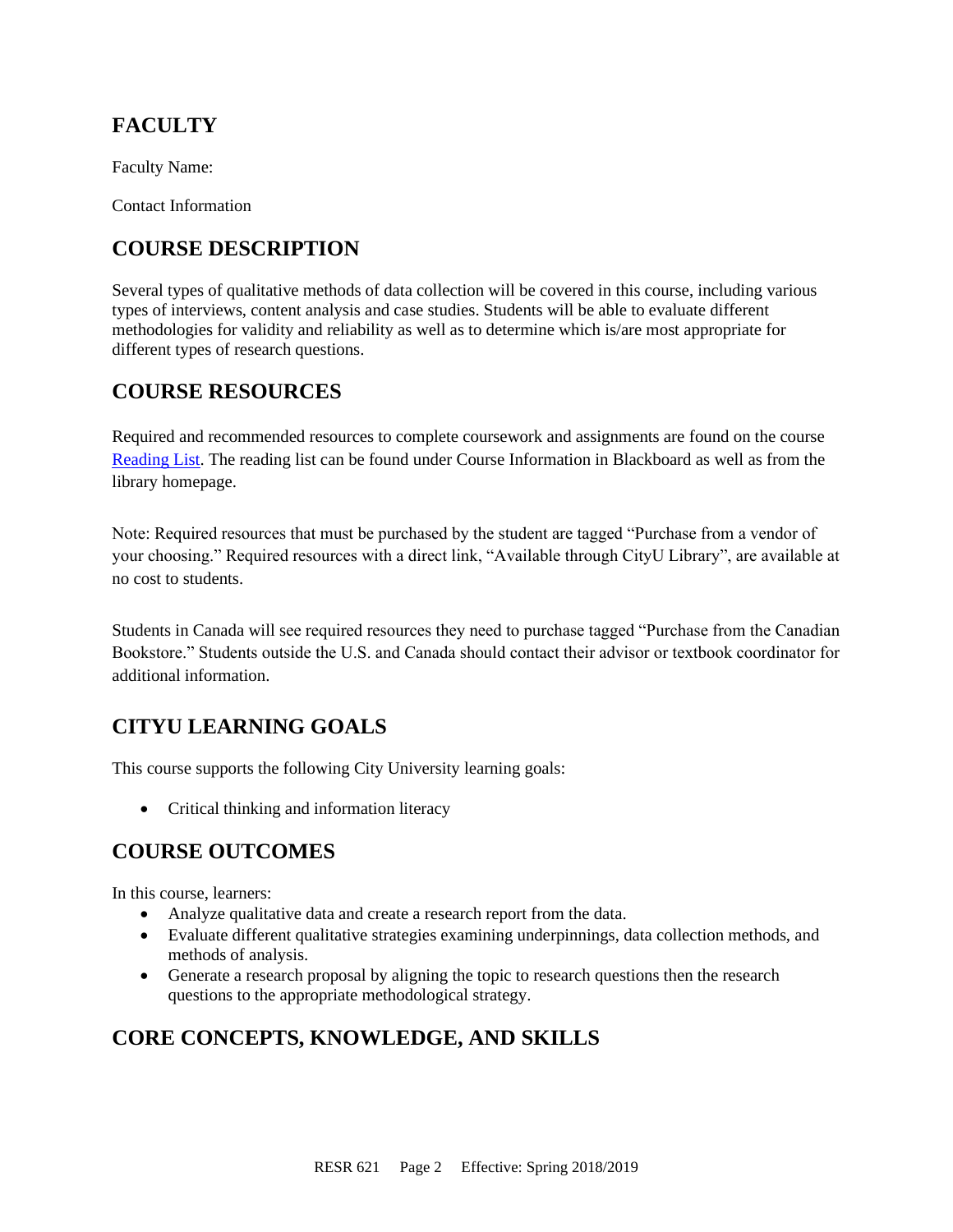## **OVERVIEW OF COURSE GRADING**

The grades earned for the course will be derived using City University of Seattle's decimal grading system, based on the following:

| <b>Overview of Required Assignments</b>  | % of Final Grade |
|------------------------------------------|------------------|
| Methodological Evaluation                | 10%              |
| Mini Study Proposal                      | 20%              |
| Research Paper                           | 30%              |
| <b>Instructor Determined Assignments</b> | 40%              |
| <b>TOTAL</b>                             | 100%             |

### **SPECIFICS OF COURSE ASSIGNMENTS**

The instructor will provide grading rubrics that will provide more detail as to how this assignment will be graded.

### Methodological Evaluation

Students will choose two qualitative genres (e.g., Ethnography, Grounded Theory, Phenomenology, Narrative Inquiry, Participatory Action Research, Case Study, etc.) and evaluate how those genres would be used to examine a topic of the student's choice.

The paper should include four parts:

- (a) An introduction (1-3 paragraphs) Describe the genres you will examine and the selected topic.
- (b) A brief literature review on the topic (1-3 paragraphs) Provide a bit of background on the topic, including how it is usually studied (i.e., what genres or approaches are typically used), and what current research says on the topic (i.e., what do we already know about the topic).
- (c) In table format, address how each methodological framework would be used to examined the topic in a theoretical study. Be sure to include detailed responses to the following (the bolded words should be the columns in your table for each genre):
	- The **philosophical underpinnings** of the methodology and how it aligns (or doesn't) with the theoretical study.
	- **Three research questions** suitable for the given genre on the topic of study. Remember research questions are not interview questions.
	- The **data collection methods** that would be used by your genre to study your topic.
	- The **methods and means of analysis** for this genre on your topic.
	- The **forms of representation** and/or presentation of the results for the study suitable to your selected genre on the topic.
- (d) A discussion/conclusion (1-3 paragraphs) Based on your table, describe which genre you think is best suited for the topic and why.

The evaluation will be double-spaced (except for the table, which can be single-spaced), 12 point Times New Roman font, and follow APA writing conventions. A minimum of four (4) peer-reviewed, academic resources should be included in this paper.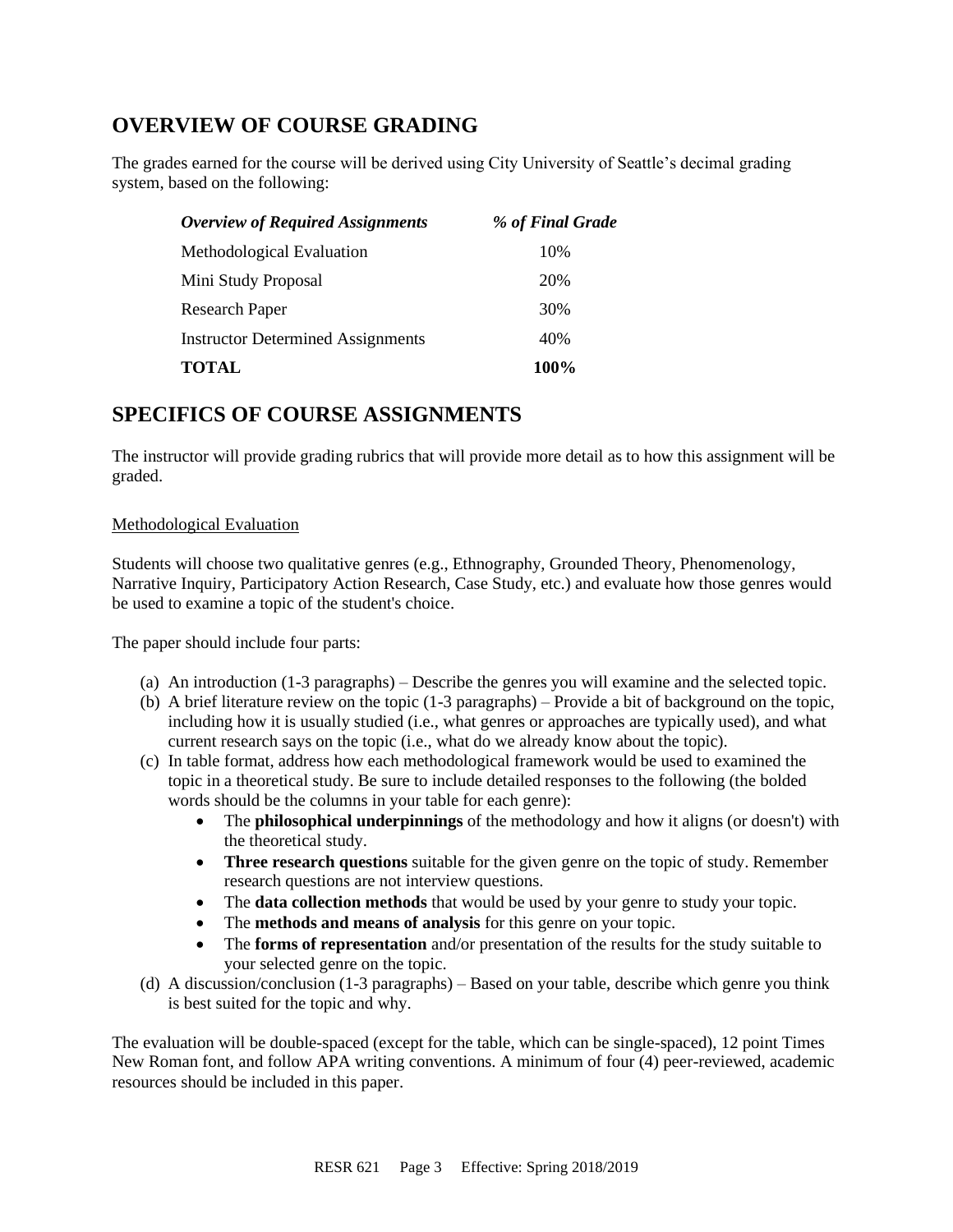| <b>Components</b>        | % of Grade |
|--------------------------|------------|
| Topic/Framework Overview | 20%        |
| Frameworks (table)       | 30%        |
| Topic/Framework Analysis | 20%        |
| Writing and Organization | 20%        |
| References and APA       | 10%        |
| <b>TOTAL</b>             | 100%       |

#### Mini Study Proposal

Using information from the SIA, students will pick one or more of their classmates to be the subjects of a mini study. Students will select a topic their classmate has experience in (not just book knowledge). The topics could be a hobby (model trains), a career (Banker), or a life experience (change of career).

From that topic, students will begin to develop a mini study proposal for the final study they will complete at the end of class. The mini study proposal should include seven parts:

(a) an introduction;

(b) the topic of interest chosen from their classmate (use a pseudonym for the classmate);

(c) a summary of the research they can find on the topic;

(d) three (3) research questions that can help the student gather the information they want to know about the topic;

(e) identification of a single qualitative framework that will best answer those questions;

(f) possible ethical issues and how they will be mitigated;

(g) a conclusion.

The paper will be 5-7 pages (1750 to 2450 words), double-spaced, 12 point Times New Roman, and follow APA writing conventions. A minimum of three (3) peer-reviewed, academic resources should be included in this paper.

| <b>Components</b>         | % of Grade |
|---------------------------|------------|
| References and APA        | 10%        |
| Writing and Organization  | 20%        |
| <b>Topic Selection</b>    | 25%        |
| <b>Research Questions</b> | 10%        |
| Methodology               | 25%        |
| <b>Ethical Issues</b>     | 10%        |
| <b>TOTAL</b>              | 100%       |

#### Research Paper

The final project is a paper analyzing the results of the mini study.

Part One: Using the research questions developed in the mini study, students will create interview questions, interview their participant(s), transcribe the interview(s), and analyze the data as appropriate to the qualitative framework chosen.

Part Two: Students will write up the results of their mini study. The research paper will include five (5) parts: (a) the introduction - present the topic and research questions created in the Mini Study assignment; (b) the methodology - describe the methodological strategy used in the study, in detail; (c) the findings present the data collected and the analysis of the data; (d) the discussion - discuss the analysis describing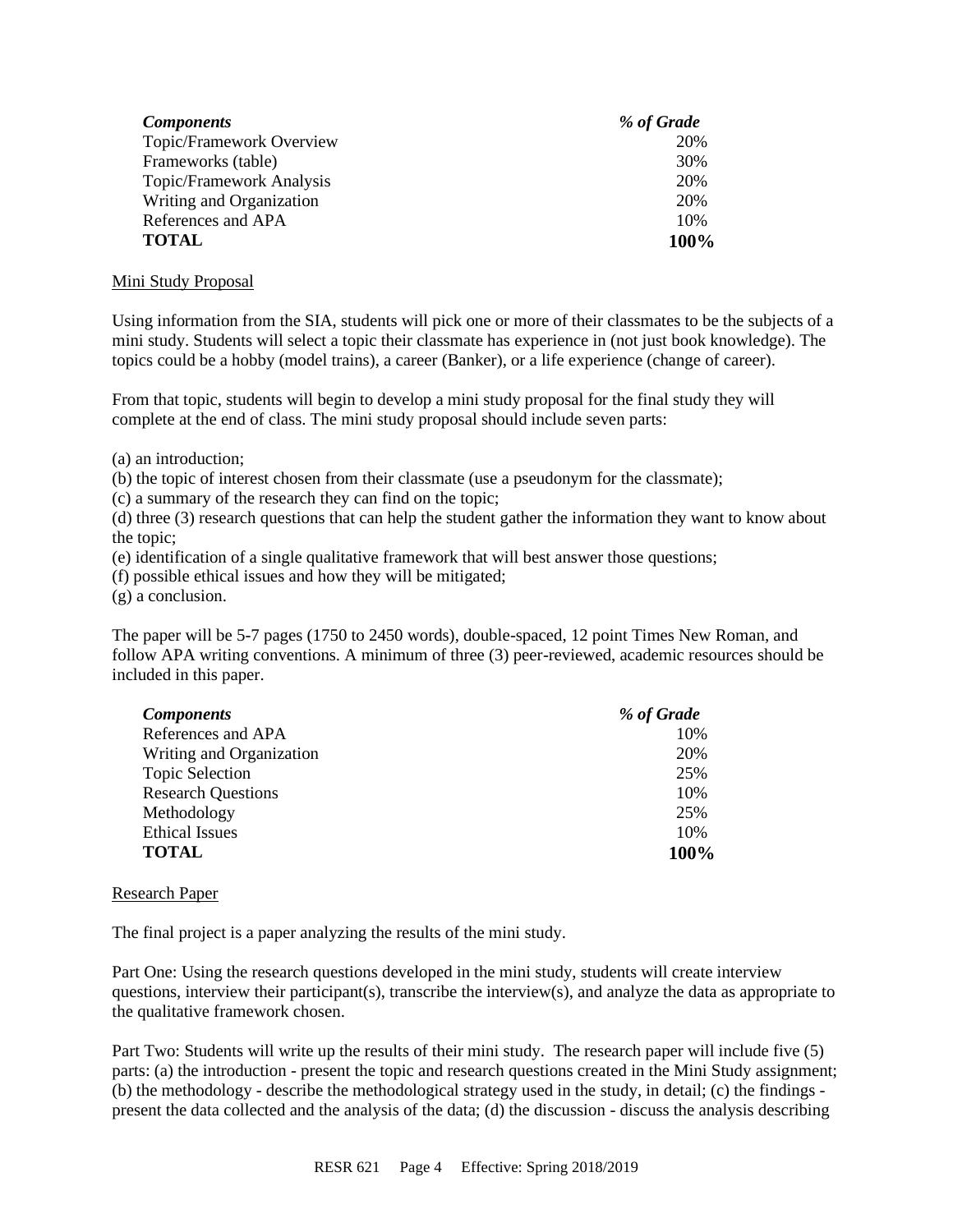how it answers your research questions, how it relates to the topic, and any limitations of the study; (e) conclusion. This paper should be 10-15 pages (3500 to 5250 words), double-spaced, 12 point Times New Roman font, and follow APA writing conventions. A minimum of ten (10) peer-reviewed, academic resources should be included in this paper. Include with the paper: the interview questions used, a copy of the transcribed interview with coding, and the analysis of the coding.

| Components                 | % of Grade |
|----------------------------|------------|
| <b>Research Proposal</b>   | 40%        |
| <b>Interview Questions</b> | 10%        |
| Analysis                   | 20%        |
| Writing and Organization   | 20%        |
| References and APA         | 10%        |
| TOTAL                      | 100%       |

#### Instructor Determined Assignments

Class participation through discussion activities is an integral part of this course. To provide structure for balanced participation and allow maximum benefit of enhanced discussion activities and learning, the following is required: (a) responses to discussion questions are posted within the first three (3) days of the online school week (the online school week starts on Monday 12:01 am and ends Sunday at 12:00 am PST.); (b) at least one scholarly resource cited in APA format supports the response; (c) at least three thoughtful and topic-relevant comments, questions, or research notes are posted in response to posts by classmates during the online school week; and (d) any questions the instructor posts regarding the original post are responded to by the end of the online school week.

| <i>Components</i>                | % of Grade |
|----------------------------------|------------|
| <b>Quality of Response Posts</b> | 40%        |
| <b>Quality of Initial Posts</b>  | 40%        |
| References and APA               | 20%        |
| <b>TOTAL</b>                     | 100%       |

### **COURSE POLICIES**

#### **Late Assignments**

#### LATE ASSIGNMENT

#### **Participation**

#### PARTICIPATION

#### **Professional Writing**

Assignments require error-free writing that uses standard English conventions and logical flow of organization to address topics clearly, completely, and concisely. CityU requires the use of APA style.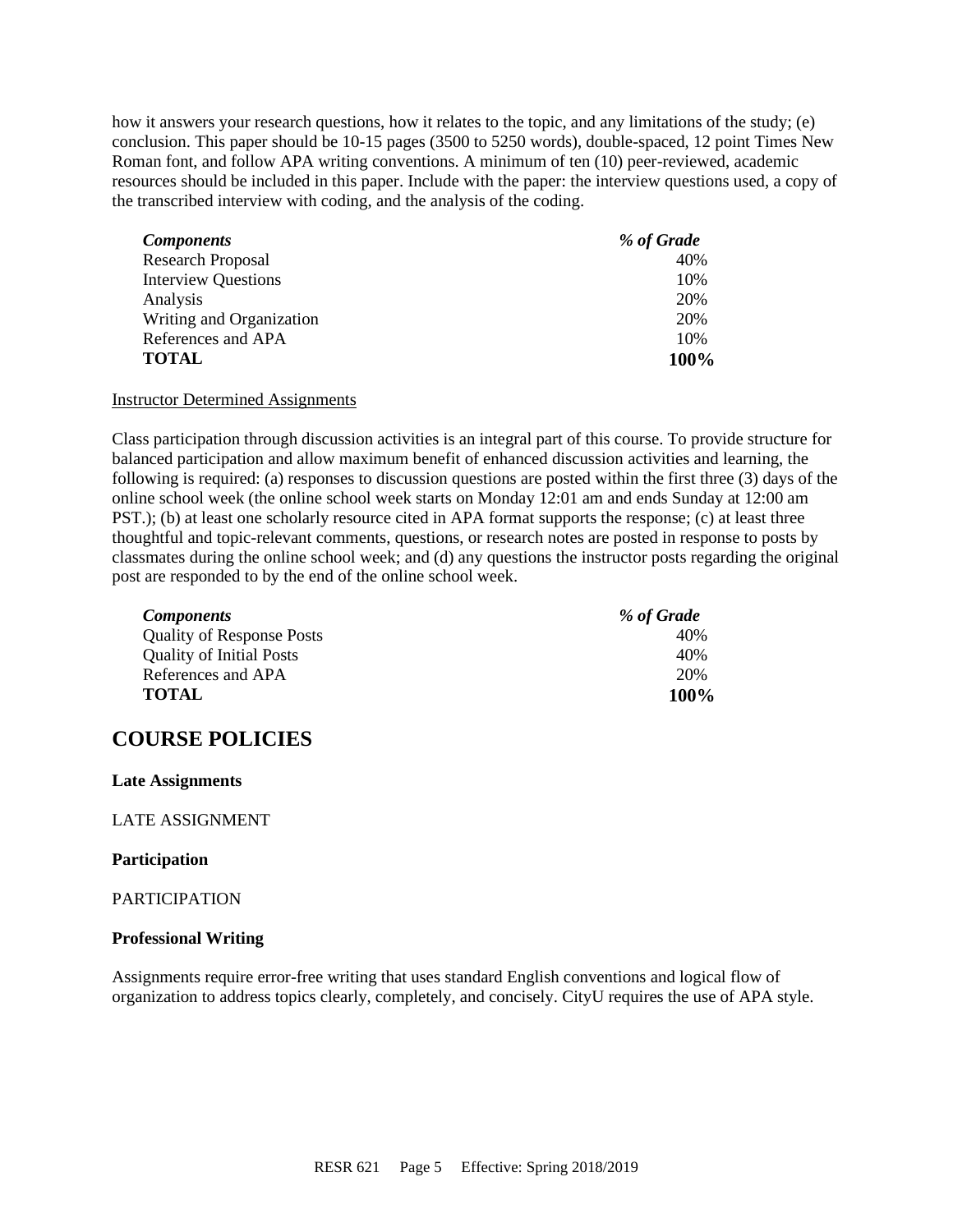## **UNIVERSITY POLICIES**

You are responsible for understanding and adhering to all of City University of Seattle's academic policies. The most current versions of these policies can be found in the [University](https://www.cityu.edu/catalog/)  [Catalog](https://www.cityu.edu/catalog/) that is linked from the CityU Web site.

### **Antidiscrimination**

City University of Seattle and its staff and faculty are committed to supporting our students. We value equity, diversity, and inclusion as a way of life as well as the educational opportunities it provides. City U will not tolerate any form of discrimination based on race, color, ethnicity, sexual orientation, gender identification, socioeconomic status, or religious values. If you have experienced any discrimination based on any of the above, we encourage you to report this to the University. Please report this to your instructor. If you do not feel safe reporting this to your instructor, please report to the Provost or to the Vice President of Student Affairs.

### **Non-Discrimination & Prohibition of Sexual Misconduct**

City University of Seattle adheres to all federal, state, and local civil rights laws prohibiting discrimination in employment and education. The University is committed to ensuring that the education environment is bounded by standards of mutual respect and safety and is free from discriminatory practices.

In the U.S., the University is required by Title IX of the Education Amendments of 1972 to ensure that all of its education programs and activities do not discriminate on the basis of sex/gender. Sex include sex, sex stereotypes, gender identity, gender expression, sexual orientation, and pregnancy or parenting status. Sexual harassment, sexual assault, dating and domestic violence, and stalking are forms of sex discrimination, which are prohibited under Title IX and by City University of Seattle policy. City University of Seattle also prohibits retaliation against any person opposing discrimination or participating in any discrimination investigation or complaint process internal or external to the institution. Questions regarding Title IX, including its application and/or concerns about noncompliance, should be directed to the Title IX Coordinator. For a complete copy of the policy or for more information, visit <https://my.cityu.edu/titleix> or contact the Title IX Coordinator.

In Canada, in compliance with the British Columbia Human Rights Code, the Alberta Human Rights Act, WorksafeBC, and the Workers' Compensation Board of Alberta, the University believes that its environment should at all times be supportive and respectful of the dignity and self-esteem of individuals. Discrimination, harassment and bullying conduct, whether through person to person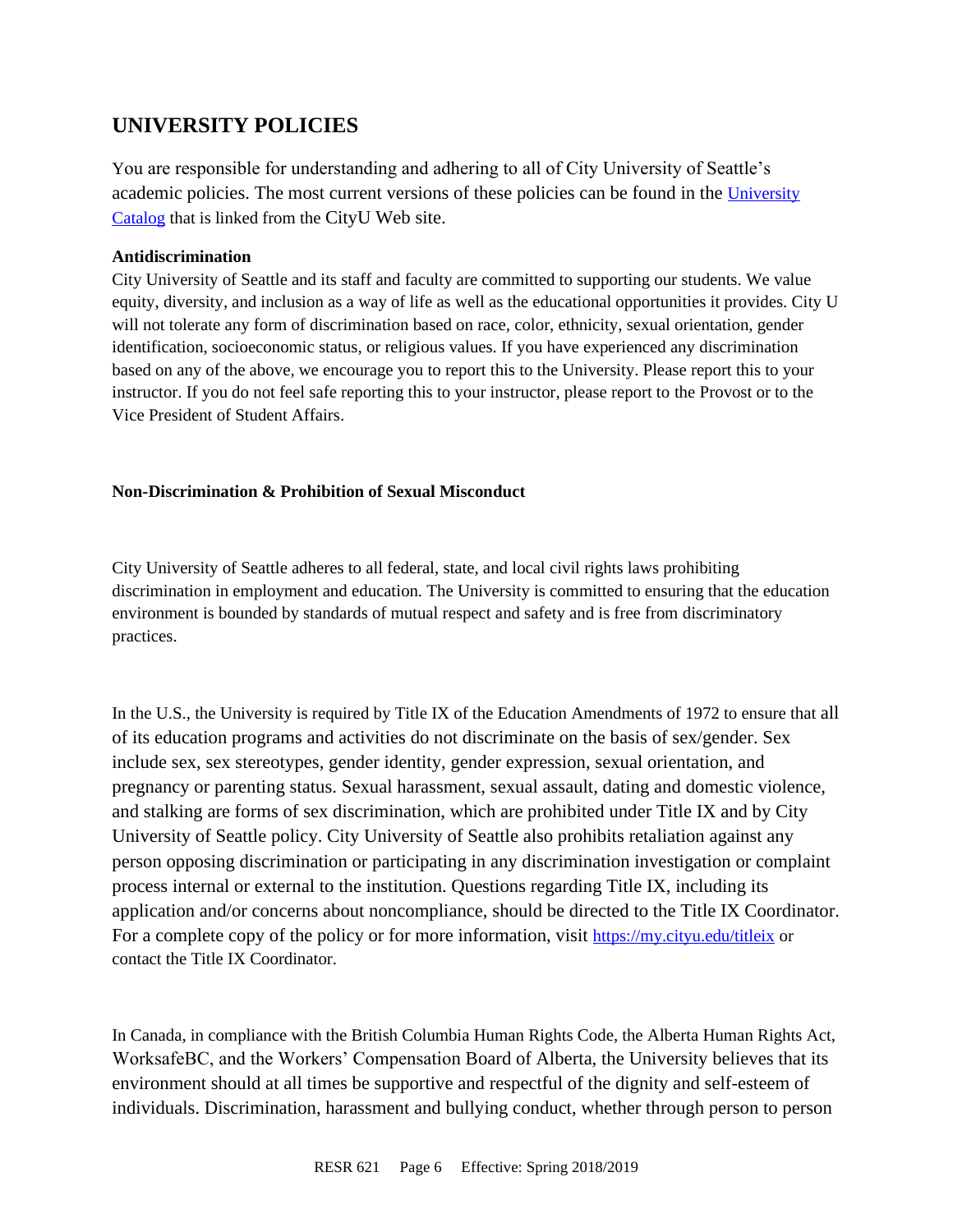behaviour or via electronic communications such as email or social media is not acceptable and will not be tolerated. As an educational institution, it is our responsibility to cultivate an environment of excellence, equity, mutual respect and to recognize the value and potential of every individual. The University will take all necessary steps to meet or exceed the requirements of the law to prevent discrimination, harassment and bullying. The Respectful Workplace Policy for the prevention of discrimination, harassment and bullying policy and procedure can be found at <https://www.cityu.edu/discover-cityu/about-cityu/> under the Policies section or at <https://www.cityuniversity.ca/about/>.

#### **Religious Accommodations**

City University of Seattle has a policy for accommodation of student absences or significant hardship due to reasons of faith or conscience, or for organized religious activities. The University's policy, including more information about how to request an accommodation, is available in the University Catalog and on the my.cityu.edu student portal. Accommodations must be requested by the 20% mark of this course (e.g. day 14 of a ten-week course, day 7 of a 5-week course) using the Religious Accommodations Request Form found on the student dashboard in the my.cityu.edu student portal.

#### **Academic Integrity**

Academic integrity in students requires the pursuit of scholarly activity that is free from fraud, deception and unauthorized collaboration with other individuals. Students are responsible for understanding CityU's policy on academic integrity and adhering to its standards in meeting all course requirements. A complete copy of this policy can be found in the University Catalog in the section titled [Academic Integrity Policy](https://www.cityu.edu/catalog/;) under Student Rights & Responsibilities.

#### **Attendance**

Students taking courses in any format at the University are expected to be diligent in their studies and to attend class regularly. Regular class attendance is important in achieving learning outcomes in the course and may be a valid consideration in determining the final grade. For classes where a physical presence is required, a student has attended if they are present at any time during the class session. For online classes, a student has attended if they have posted or submitted an assignment. A complete copy of this policy can be found in the [University Catalog](https://www.cityu.edu/catalog/;) in the section titled Attendance under Student Rights & Responsibilities.

### **Final Assignments Due Date**